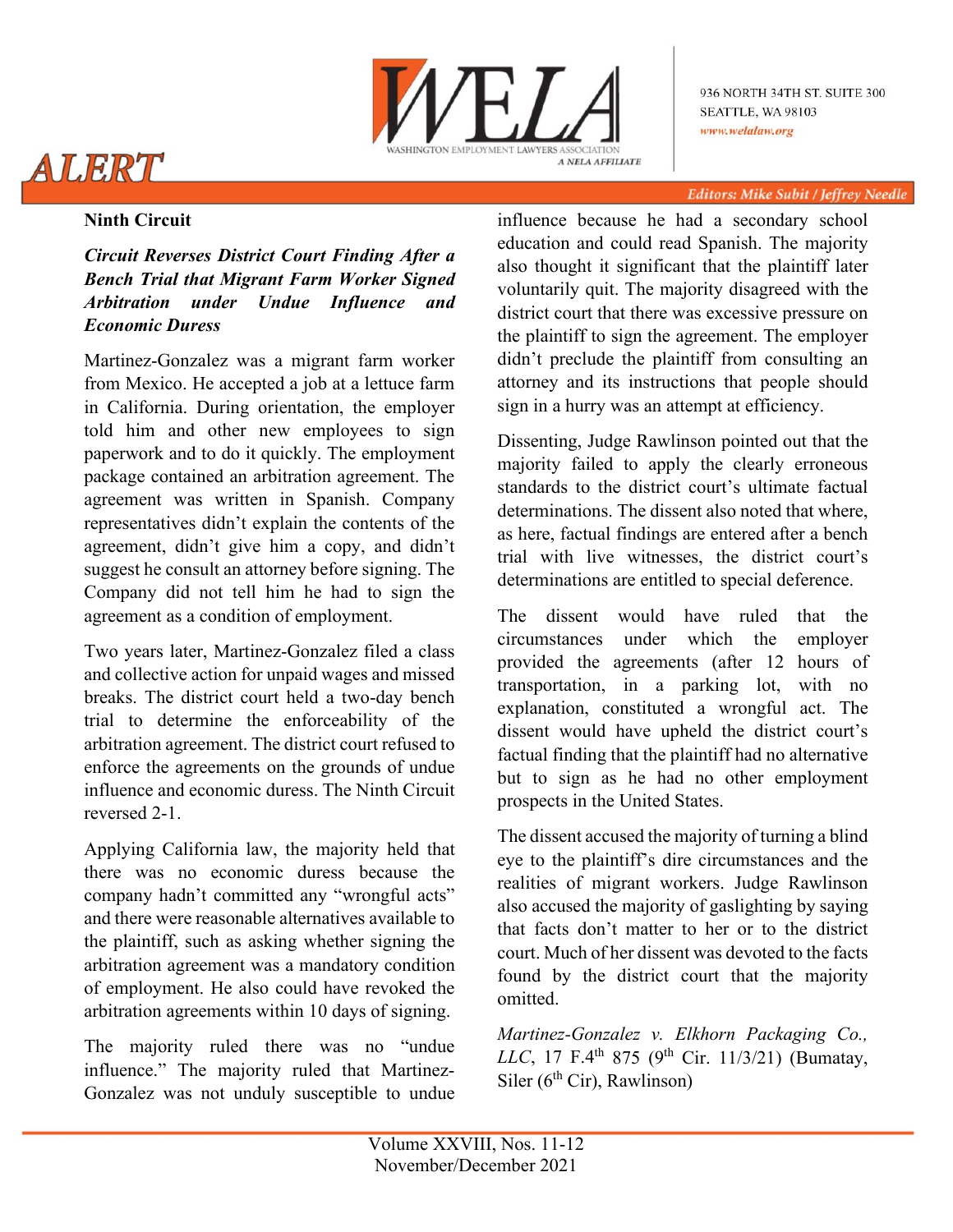

### *Court Rather than Arbitrator Should Decide Whether an Agreement to Arbitrate Was Formed Regardless of Clause in Arbitration Agreement Delegating that Role to Arbitrator*

The Plaintiff, Ahlstrom, was employed as a loan officer from July 20, 2015, to December 9, 2016. It was undisputed that his actual employer was DHIM, although D.R. Horton is the parent company of DHIM. Ahlstrom signed a Mutual Arbitration Agreement ("MMA"). The MMA provided that "[t]he undersigned employee and D.R. Horton, Inc., [not DHIM, the actual employer] voluntarily and knowingly enter into this Mutual Arbitration Agreement . . . ." The MAA contained a delegation clause providing that the arbitrator "shall have exclusive authority to resolve any dispute relating to the formation, enforceability, applicability, or interpretation of this [MAA]."

On March 27, 2019, Ahlstrom filed a putative state court class action, naming DHIM as the defendant-employer. Ahlstrom alleged defendant-employer. Ahlstrom alleged employment-related causes of action and the Defendant removed the claim to federal court. On July 22, 2019, DHIM moved to compel arbitration and to dismiss the putative class claims. Ahlstrom opposed the motion, contending that the MAA was never properly formed due to a failure to satisfy a condition precedent in the MAA. The district court granted DHIM's motion. Citing the MAA's delegation clause, the district court concluded that formation issues, including Ahlstrom's condition precedent argument, could not be decided by the court, and were instead delegated to the arbitrator. Ahlstrom appealed and the Ninth Circuit reversed.

The Ninth Circuit recognized that "courts should order arbitration of a dispute only where the court is satisfied that neither the formation of the parties' arbitration agreement nor . . . its enforceability or applicability to the dispute is in issue." *Granite Rock Co. v. Int'l Bhd. of Teamsters*, 561 U.S. 287, 299 (2010). Thus,

"[w]here a party contests either or both matters, the court must resolve the disagreement." *Id.* at 299–300 (internal quotation marks omitted) (citation omitted). The court rejected the employer's argument that the parties may agree to delegate issues of formation to an arbitrator. "A court should order arbitration only if it is convinced an agreement has been formed." The court joined the Fifth and Tenth Circuits in holding that the parties cannot delegate issues of formation of the arbitration agreement to the arbitrator.

The court found that a contract has not been formed here because the MAA was between the employee and D.R. Horton and not the actual employer, DHIM. The court relied upon the fundamental principle that corporations, including parent companies and subsidiaries, are treated as distinct entities. "Put simply, the MAA, as drafted, describes and governs a relationship between Ahlstrom and D.R. Horton that does not exist, and thus does not constitute a properly formed agreement to arbitrate."

*Ahlstrom v. DHI Mortgage Company Ltd., L.P.*, 21 F.4<sup>th</sup> 631 (9<sup>th</sup> Cir. 12/29/2021) (Pregerson (C.D. Cal.), Wardlaw, Berzon)

# **Washington Court of Appeals**

## *Salaried Employee Does Not Have Good Cause to Quit Job Where Employer Temporarily Increases Work Hours Without Proportionate Increase in Salary*

Sherry worked as a Rite-Aid store leader. She was salaried, full-time, non-exempt, and made less than \$50,000 per year. In November 2018, her assistant manager was discharged, and the Company searched for a replacement. As a result, the employee weekly work hours increased from 50 to 65-70. She quit two months later after suffering a panic attack and workplace stress. At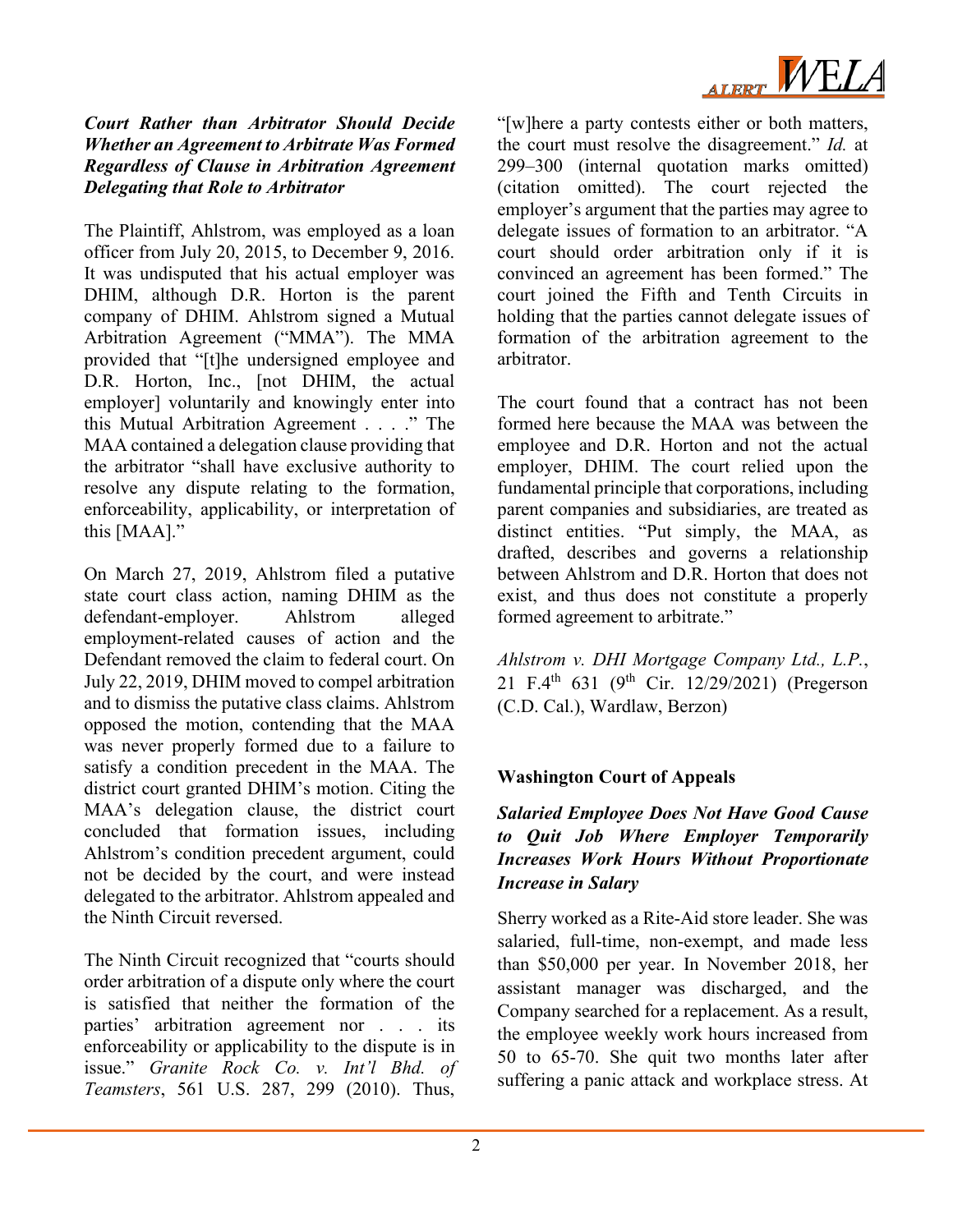

the time, the assistant manager position was still vacant.

Sherry applied for unemployment benefits. She argued that the increase in her work hours constituted a 25% reduction in her usual compensation and therefore constituted good cause to quit. The Employment Security Department ("ESD"), an ALJ, the ESD Commissioner, and the Superior Court all rejected her argument. So did the appellate court.

Because the facts were undisputed, the court's review was legal only. The court rejected the employee's claim that a 25% increase in work hours for a salaried employee was a reduction in usual compensation within the meaning of RCW  $50.20.050(2)(b)(v)$ . Here, the employee's usual compensation was her annual salary, which was not reduced. With a salaried employee, the compensation is the same regardless of how many hours are worked.

The court also rejected the employee's argument that ESD misinterpreted the statute by ruling that she did not have good cause to quit. Even though the statute must be liberally interpreted, that can't override the express terms of the statute.

The majority also reasoned that the employee's interpretation of the statute would defeat the nature of salaried work and apply equally to all salaried employees including highly compensated ones. The majority thought this was an absurd result. The majority rejected the employee's argument that ESD's interpretation of the statute amounted to an impermissible waiver of statutory rights. Because the employee didn't meet the statutory definition of good cause to quit, there was no waiver of rights.

*Sherry v. State of Washington, Employment Security Dep't*., -- Wn. App. 2d ---, 498 P.3d 580 (Div. 2 11/9/2021) (Worswick, Lee, Glasgow).

#### *Summary Judgment Reversed in Pregnancy Discrimination Suit*

The Plaintiff, Crabtree, filed a lawsuit against Jefferson Healthcare alleging that Jefferson Healthcare terminated her because of her pregnancy in violation of the Washington Law Against Discrimination (WLAD). The trial court granted summary judgment, Crabtree appealed, and the Court of Appeals reversed.

Crabtree started working at Jefferson Healthcare as the manager of patient access services in May 2018. Her job duties, *inter alia,* included overseeing three registration desks. She supervised up to 20 employees at a time and managed those employees' hours, schedules, and personnel issues. In November 2018, Crabtree received a mixed performance evaluation with ratings of "meets expectations" and "needs improvement." Both her immediate and second level supervisors provided a narrative of her strengths and weaknesses.

In December 2018, Crabtree informed her second level supervisor that she was pregnant. The supervisor responded: "Wow. Poor Jen. She's going to be without a whole staff this spring/summer." When Crabtree's immediate supervisor was informed of her pregnancy, she inquired whether Crabtree would be willing to return from maternity leave in a lesser role. Crabtree said, "no. I like my job." The supervisor also mentioned that another manager, Straughn-Morse, was also pregnant which would have left only one manager to work if both took maternity leave at the same time.

In February 2019, Crabtree met with HR to discuss her options for taking maternity leave. A day after Crabtree's meeting with HR, the supervisor met with Crabtree to notify her that she was placing Crabtree on a 30-day performance improvement plan (PIP). The supervisor also stated that she did not "feel confident that [Crabtree] will be successful in filling the gaps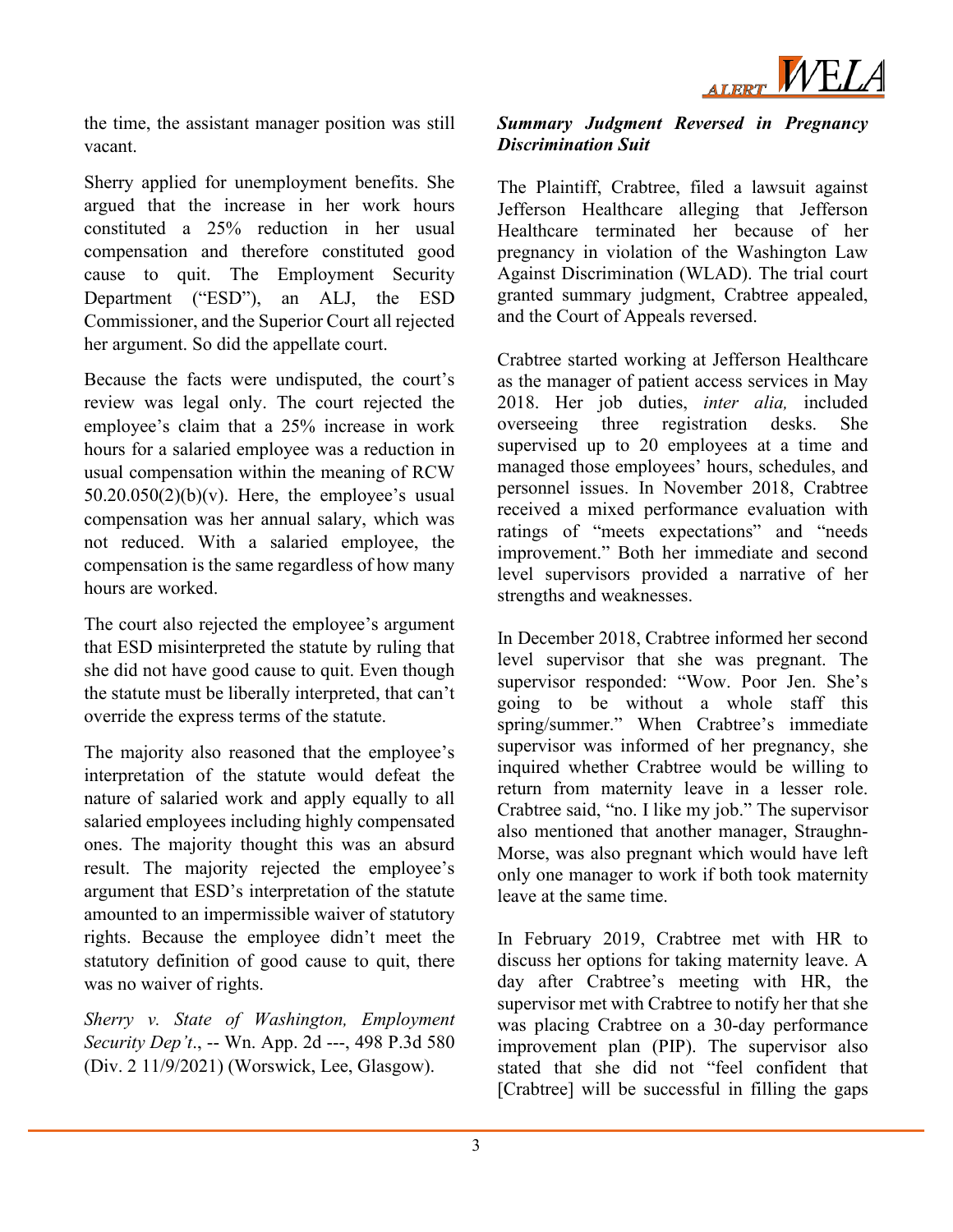

within the 30 days" and suggested that Crabtree should look for other jobs. The PIP had three goals and four "checkpoint" dates when the supervisor and Crabtree would meet to check progress. After the first meeting, the supervisor said that she was doing well with meeting her goals and that what the supervisor was "hearing and seeing is the right thing." Crabtree was concerned about meeting all goals by the deadline but was told that a good faith effort was sufficient.

Before the PIP ended, Jefferson Healthcare terminated Crabtree because HR reasoned that it became "abundantly clear that [Crabtree] would not be able to complete or make significant progress on her [PIP]."

The other manager in Crabtree's group who was pregnant, Straughn-Morse, was given additional responsibilities without additional pay. She declined to accept the additional responsibilities and accepted a lesser job with less pay. Although the record was unclear about whether she was demoted or willingly accepted the lesser role, the Court construed the facts in a light most favorable to Crabtree.

The Court of Appeals adopted the familiar burden-shifting *McDonnell Douglas* model for cases alleging discrimination under the WLAD. The parties agreed that the first two steps of the burden-shifting model were satisfied and focused on whether the alleged nondiscriminatory reason was a pretext of discrimination. To satisfy her burden, "'[a]n employee does not *need* to disprove each of the employer's articulated reasons . . . ." Nor does an employee need to prove that discrimination was the only motivating factor in her termination. "An employer may be motivated by multiple purposes, both legitimate and illegitimate, when making employment decisions and still be liable under the WLAD." Crabtree can alternatively meet her burden to show pretext by showing that discrimination was a substantial motivating factor for her termination.

Crabtree established that her immediate supervisor told her that she was satisfying her PIP and that her best good faith efforts to complete her goals on time would be sufficient. She offered evidence to rebut the employer's articulated reason that she did not complete her PIP goals. The Court also acknowledged that "evidence of employer treatment of other employees" is permissible to show "motive or intent for harassment or discharge." Here, the treatment of a similarly situated manager, Straughn-Morse, supported Crabtree's claim. The only other pregnant manager had to take a lower paying position around the same time. Both of the pregnant women on the same team could not maintain their managerial roles after they announced their pregnancy.

The court rejected the employer's argument that comments made by management were insufficient "stray remarks." "*Scrivener* made clear that stray remarks can be considered in determining whether the evidence in its entirety creates a genuine issue of material fact, and Crabtree does not rely solely on manager remarks."

*Crabtree v. Jefferson County Public Hospital District No 2*, --- Wn. App. 2d ---, 500 P.3d 203 (Div. 2. 12/14/2021) (Worwick, Glasgow, Cruser)

## **JOIN THE WELA LISTSERV**

WELA members are entitled to participate in an Internet-based electronic discussion group, or "listserv," that provides almost instant feed-back to questions and thoughts related to employment law. This is a terrific way to keep on top of the latest developments in the law, new defense tactics, judges, and recent jury attitudes. To become a part of this group, contact our moderator at [welalaworg@gmail.com.](mailto:welalaworg@gmail.com) We will verify your WELA membership and sign you up.